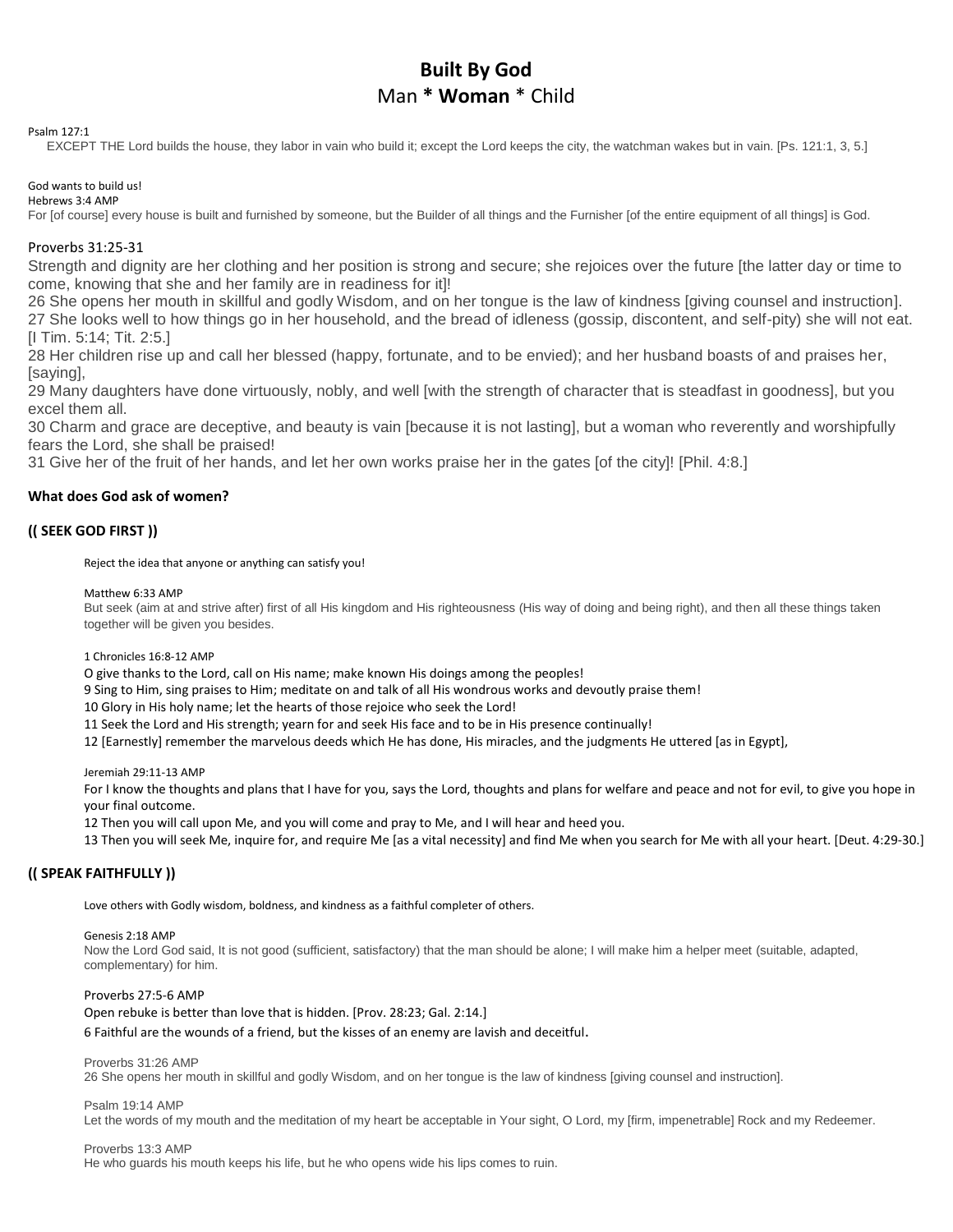# **(( SHOW TRUE BEAUTY ))**

Bodies deteriorate, persons develop. Invest in that which lasts!

#### Proverbs 31:30 AMP

30 Charm and grace are deceptive, and beauty is vain [because it is not lasting], but a woman who reverently and worshipfully fears the Lord, she shall be praised!

1 Timothy 2:9-10 AMP

Also [I desire] that women should adorn themselves modestly and appropriately and sensibly in seemly apparel, not with [elaborate] hair arrangement or gold or pearls or expensive clothing,

10 But by doing good deeds (deeds in themselves good and for the good and advantage of those contacted by them), as befits women who profess reverential fear for and devotion to God.

1 Samuel 16:7 AMP

But the Lord said to Samuel, Look not on his appearance or at the height of his stature, for I have rejected him. For the Lord sees not as man sees; for man looks on the outward appearance, but the Lord looks on the heart.

#### Proverbs 11:22 AMP

As a ring of gold in a swine's snout, so is a fair woman who is without discretion.

# **(( Stay Humble & Serve The King ))**

Be vigilant against pride. Get the log out of your eye. Don't think less of yourself, think of yourself less. Seek first His Kingdom, His glory, His righteousness. Hope in the eternal. Live for a greater reward.

#### 1 Peter 5:5-7 Amp

Likewise, you who are younger and of lesser rank, be subject to the elders (the ministers and spiritual guides of the church)–[giving them due respect and yielding to their counsel]. Clothe (apron) yourselves, all of you, with humility [as the garb of a servant, so that its covering cannot possibly be stripped from you, with freedom from pride and arrogance] toward one another. For God sets Himself against the proud (the insolent, the overbearing, the disdainful, the presumptuous, the boastful)–[and He opposes, frustrates, and defeats them], but gives grace (favor, blessing) to the humble. [Prov. 3:34.]

6 Therefore humble yourselves [demote, lower yourselves in your own estimation] under the mighty hand of God, that in due time He may exalt you,

7 Casting the whole of your care [all your anxieties, all your worries, all your concerns, once and for all] on Him, for He cares for you affectionately and cares about you watchfully. [Ps. 55:22.]

## Proverbs 12:1 AMP

WHOEVER LOVES instruction and correction loves knowledge, but he who hates reproof is like a brute beast, stupid and indiscriminating.

#### Micah 6:8 AMP

He has showed you, O man, what is good. And what does the Lord require of you but to do justly, and to love kindness and mercy, and to humble yourself and walk humbly with your God? [Deut. 10:12, 13.]

#### Matthew 6:33 AMP

But seek (aim at and strive after) first of all His kingdom and His righteousness (His way of doing and being right), and then all these things taken together will be given you besides.

#### Mark 10:45 AMP

For even the Son of Man came not to have service rendered to Him, but to serve, and to give His life as a ransom for (instead of) many.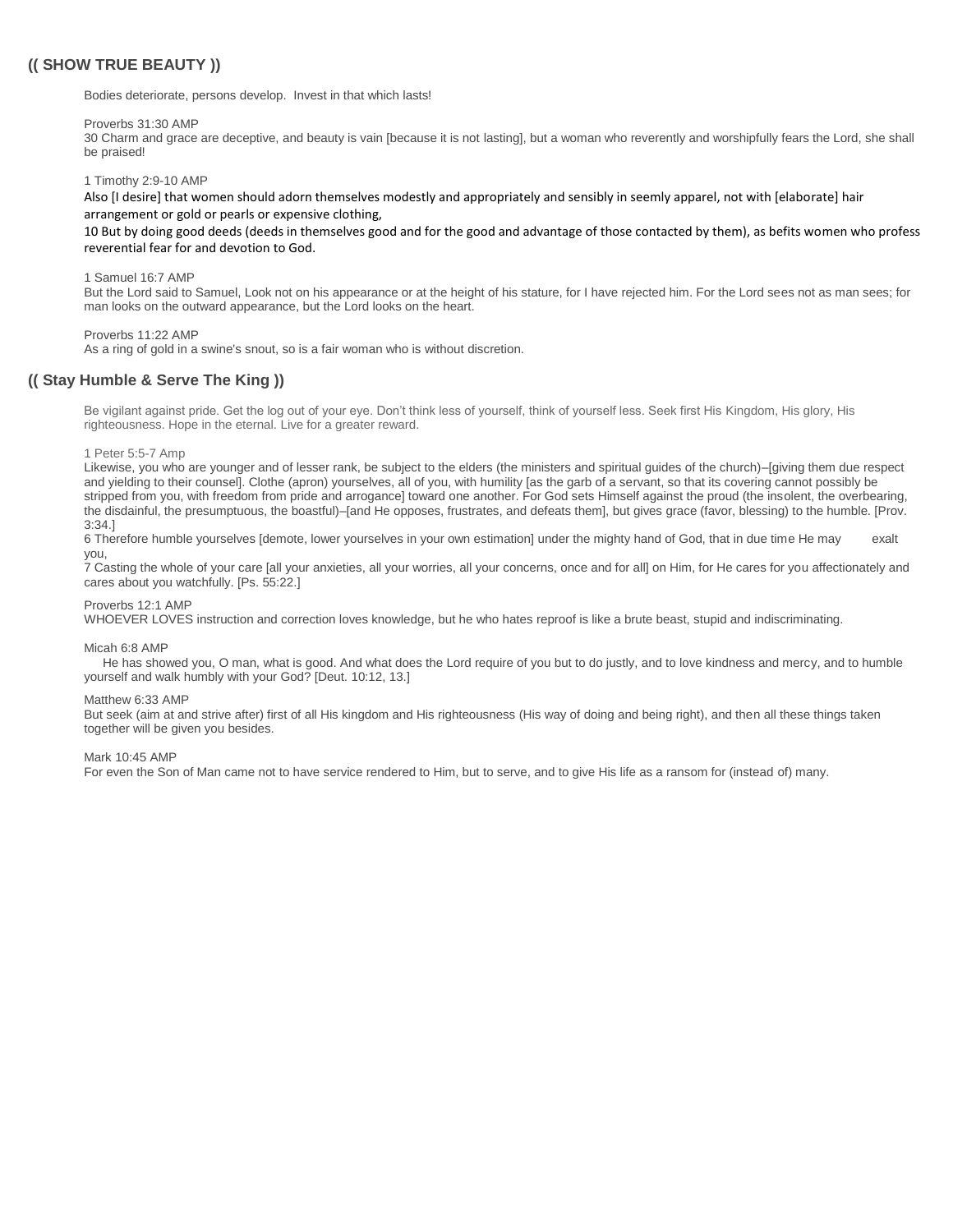# **LET THE WOMEN KEEP SILENT What did Paul mean, and can women really lead in the church?**

## **Jesus had women in his inner circle of disciples**.

#### Luke 8:1-3 AMP

SOON AFTERWARD, [Jesus] went on through towns and villages, preaching and bringing the good news (the Gospel) of the kingdom of God. And the Twelve [apostles] were with Him,

2 And also some women who had been cured of evil spirits and diseases: Mary, called Magdalene, from whom seven demons had been expelled; 3 And Joanna, the wife of Chuza, Herod's household manager; and Susanna; and many others, who ministered to and provided for Him and them out of their property and personal belongings.

#### **The women received the Holy Spirit and power of God just as the men did.**

#### Acts 1:14 AMP

All of these with their minds in full agreement devoted themselves steadfastly to prayer, [waiting together] with the women and Mary the mother of Jesus, and with His brothers.

#### Acts 1:4-5 AMP

And while being in their company and eating with them, He commanded them not to leave Jerusalem but to wait for what the Father had promised, Of which [He said] you have heard Me speak. [John 14:16, 26; 15:26.]

5 For John baptized with water, but not many days from now you shall be baptized with (placed in, introduced into) the Holy Spirit.

#### **Women can speak.**

#### Acts 2:17 AMP

And it shall come to pass in the last days, God declares, that I will pour out of My Spirit upon all mankind, and your sons and your daughters shall prophesy [telling forth the divine counsels] and your young men shall see visions (divinely granted appearances), and your old men shall dream [divinely suggested] dreams. Jesus sent a woman into the village to tell about him.

#### John 4:28-29 AMP

Then the woman left her water jar and went away to the town. And she began telling the people,

29 Come, see a Man Who has told me everything that I ever did! Can this be [is not this] the Christ? [Must not this be the Messiah, the Anointed One?]

#### John 4:39 AMP

Now numerous Samaritans from that town believed in and trusted in Him because of what the woman said when she declared and testified, He told me everything that I ever did.

#### Acts 1:8 AMP

But you shall receive power (ability, efficiency, and might) when the Holy Spirit has come upon you, and you shall be My witnesses in Jerusalem and all Judea and Samaria and to the ends (the very bounds) of the earth.

The first evangelist Jesus sent to Samaria was the woman at the well.

#### **Jesus entrusted a woman to first tell of his resurrection.**

#### John 20:17-18 AMP

Jesus said to her, Do not cling to Me [do not hold Me], for I have not yet ascended to the Father. But go to My brethren and tell them, I am ascending to My Father and your Father, and to My God and your God.

18 Away came Mary Magdalene, bringing the disciples news (word) that she had seen the Lord and that He had said these things to her.

## **A Gospel That Empowers Women** (excerpt of an article by J. Lee Grady)

In conservative Christian circles women are expected to live contentedly in the background, presumably to focus on domestic duties, because this is their humble, God-ordained "place" in life. It's a place of invisible service and of godly but quiet influence over children and the home, or perhaps over the church nursery, Sunday school class or women's Bible study.

Women, of course, are told it is an honor to live in the shadow of their husbands or other male authorities and a disgrace for them to assume a place of significant spiritual authority. But we need to ask: Where did we get this warped idea when it was not the perspective of Jesus, nor is it promoted anywhere in the Scriptures?

The Bible, in fact, contains a rich record of women who were placed in authority by God. We must consider the way God used them before we attempt to pull an isolated verse out of context to build a doctrine that restricts the ministry opportunities of women. Consider the following biblical women and the level of authority they were given:

**Miriam.** There is no question that Moses' sister was considered a leader in ancient Israel. This is confirmed in Micah 6:4: "'I brought you up from the land of Egypt, I redeemed you from the house of bondage; and I sent before you Moses, Aaron, and Miriam'" (emphasis added). She represented the authority of God to the people in the same way Moses did. She spoke for God. That's why she is described in Exodus 15:20 as a prophetess.

**Deborah.** Among the judges of Israel, Deborah was the only one other than Samuel who held the respected position of prophet. She is referred to as a prophetess in Judges 4:4, and her attentiveness to God's purpose and strategy resulted in an impressive military victory for Israel that secured peace for 40 years (see Judg. 5:31).

Deborah functioned as a civil ruler and was so respected for her anointing and spiritual insights that Barak, Israel's military commander, refused to go into battle without her.

Deborah, who is called "'a mother in Israel'" (Judg. 5:7), presents an intriguing problem for conservative church leaders today who want to promote the view that women cannot function in senior positions of spiritual authority.